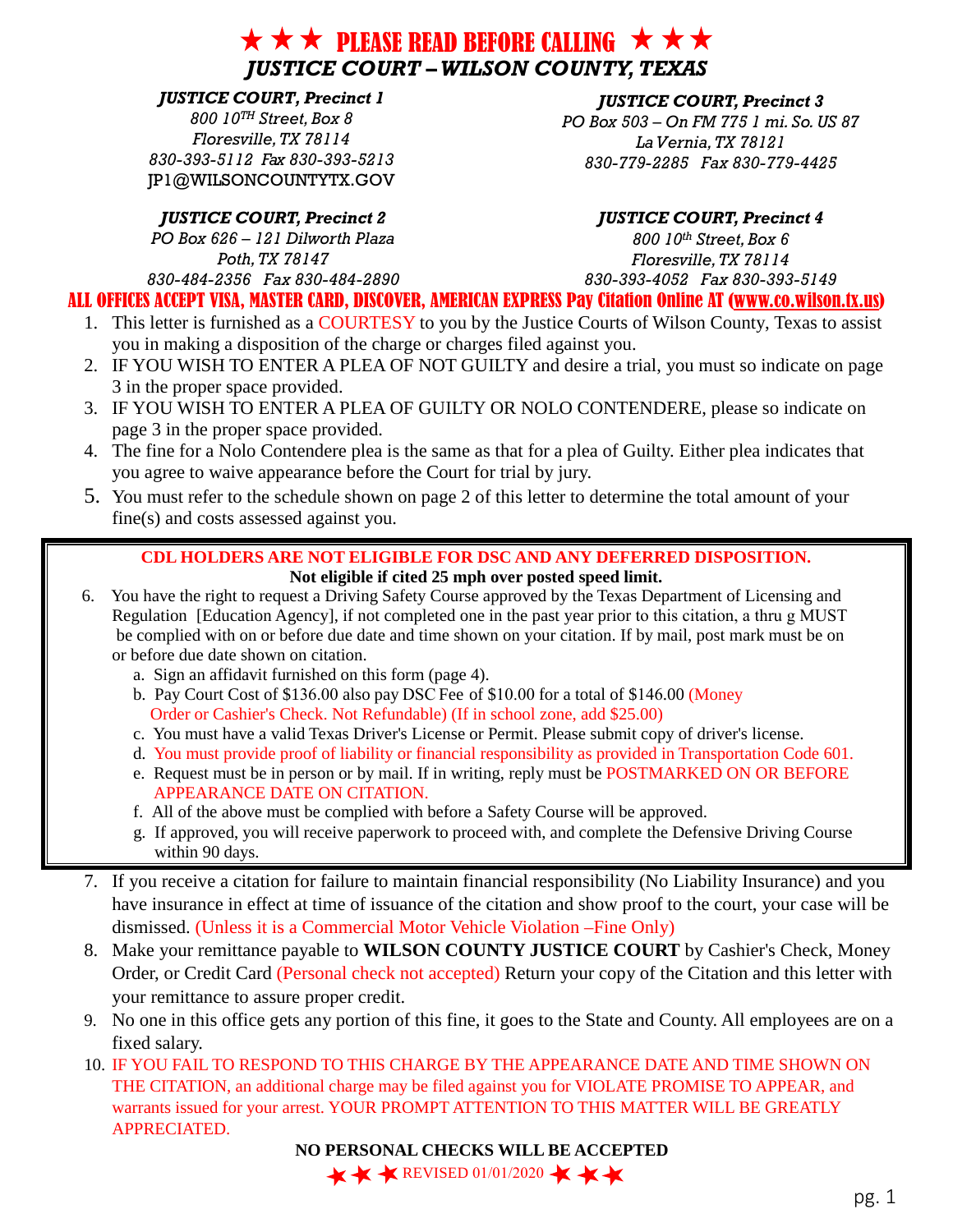## *JUSTICE COURT – WILSON COUNTY, TEXAS SCHEDULE OF ACCEPTABLE FINES*

This schedule includes Consolidated Court Costs \$62.00; Local Consolidated Court Costs \$14.00; State Traffic \$50.00; Local Traffic County – Fine \$ 3.00; Transaction Fee \$2.00; Arrest Fee \$5.00; Credit Cards will have an additional processing fee of 5%. **An additional Time Payment Fee of \$15.00 is collected from a person who seeks to pay over a period of time that exceeds 30 days.** 

|                                                                               | \$164.00 |
|-------------------------------------------------------------------------------|----------|
|                                                                               |          |
|                                                                               |          |
|                                                                               |          |
|                                                                               |          |
|                                                                               |          |
|                                                                               |          |
| Failed to maintain financial responsibility (no Liability Insurance) \$304.00 |          |
|                                                                               |          |
|                                                                               |          |
|                                                                               |          |
|                                                                               |          |
|                                                                               |          |
|                                                                               |          |
|                                                                               |          |
|                                                                               |          |
|                                                                               |          |
|                                                                               |          |
| Unsafe speed                                                                  | \$244.00 |
|                                                                               |          |
|                                                                               |          |
|                                                                               |          |
|                                                                               |          |
|                                                                               |          |
|                                                                               | \$244.00 |

**NOTE:** For any violation in a construction zone - when workers are present - Fines Double, Contact Court.

**NOTE:** For any violation involving school bus or school zone Contact Court.

**NOTE:** For any violation not covered above, you must contact the Court.

**\*If requesting receipt, enclose a self-addressed stamped envelope\***

# \*\*\*\*\*\*\*\*\*\*\*\*\*\*\*\*\*\*\*\*\*\*\*\*\*\*\*

\*\*\*NOTE: JUVENILES UNDER 17 YEARS OF AGE MUST APPEAR WITH A PARENT OR GUARDIAN ON ALL VIOLATIONS

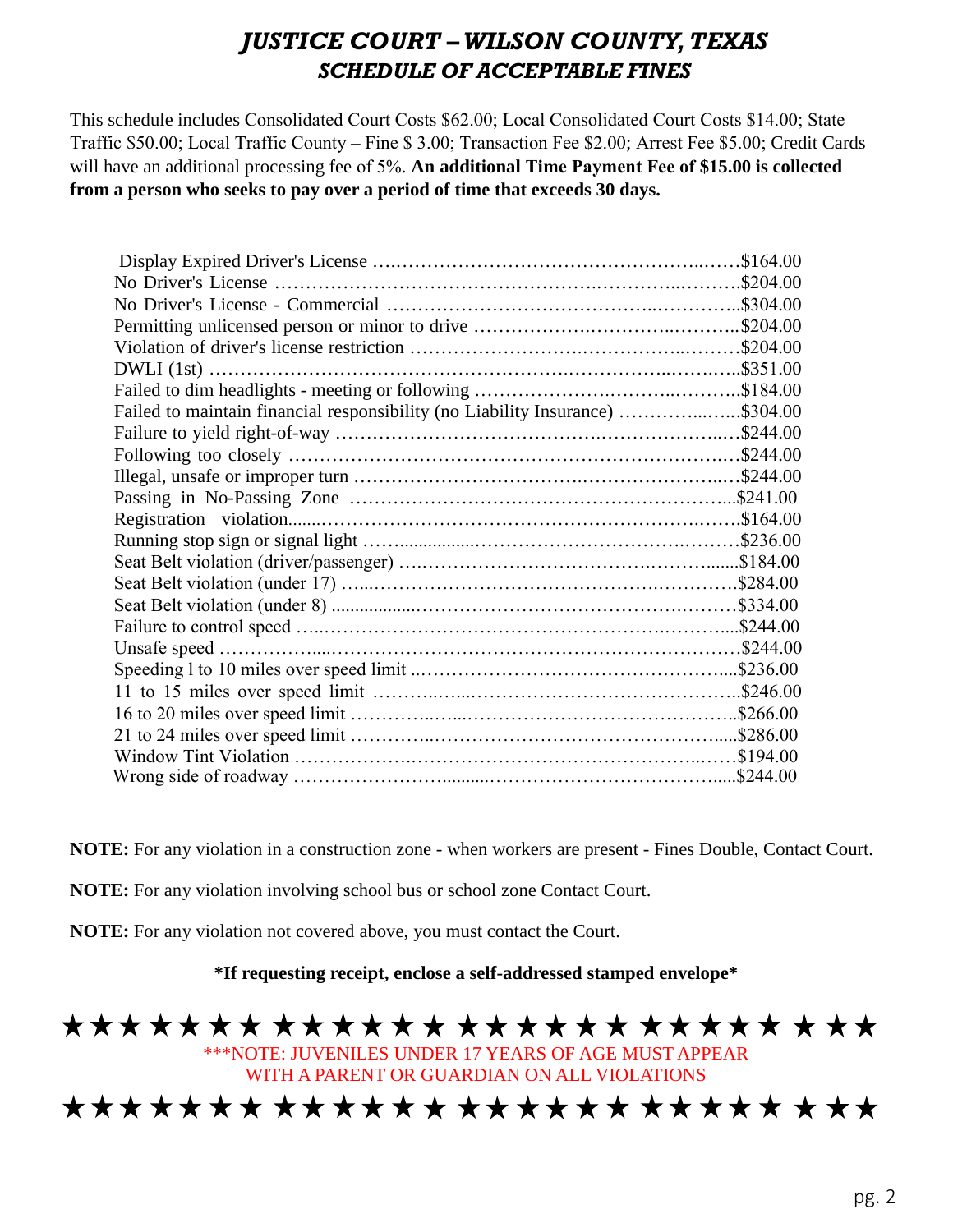#### **REPLY FORM**

#### DO NOT COMPLETE THIS PORTION IF REQUESTING DRIVING SAFETY COURSE. (SEE PG. 4) **PLEA AND PAYMENT BY CREDIT CARD AVAILABLE ONLINE AT WWW.CO.WILSON.TX.US**

Check one and Mail to the Justice Court on the front of this letter.

\_\_\_\_ I hereby enter a plea of Not Guilty and request a trial (Judge) (Jury) circle one. \*\***MUST CALL THE COURT for your court Appearance Date to fill out the bond below.** 

\_\_\_\_ I hereby enter a plea of (circle one of the following) GUILTY OR NOLO CONTENDERE and waive appearance for trial by jury. Cashier's Check or Money Order in the amount of the fine(s) is enclosed.

**ALTERNATIVES TO PAYMENT OF FINES AND COSTS:** A defendant who is convicted of a criminal offense punishable by fine only is entitled to alternative methods of satisfying the judgment against them if they are unable to pay the fine or costs, in whole or in part. (Must contact the court)

| DEFENDANT'S CURRENT ADDRESS: NAMEL AND THE RESERVE OF STATE OF STATE AND THE RESERVE OF STATE OF STATE OF STATE OF STATE OF STATE OF STATE OF STATE OF STATE OF STATE OF STATE OF STATE OF STATE OF STATE OF STATE OF STATE OF                                                                                                                    |                                            |                                      |  |
|---------------------------------------------------------------------------------------------------------------------------------------------------------------------------------------------------------------------------------------------------------------------------------------------------------------------------------------------------|--------------------------------------------|--------------------------------------|--|
|                                                                                                                                                                                                                                                                                                                                                   |                                            |                                      |  |
|                                                                                                                                                                                                                                                                                                                                                   |                                            |                                      |  |
|                                                                                                                                                                                                                                                                                                                                                   |                                            |                                      |  |
|                                                                                                                                                                                                                                                                                                                                                   |                                            |                                      |  |
| CAUSE NO.                                                                                                                                                                                                                                                                                                                                         | $\frac{1}{\sqrt{1}}$ (Issued by the court) |                                      |  |
| THE STATE OF TEXAS                                                                                                                                                                                                                                                                                                                                | §                                          | IN THE JUSTICE COURT                 |  |
| V.                                                                                                                                                                                                                                                                                                                                                | §                                          | PRECINCT NO. ____                    |  |
|                                                                                                                                                                                                                                                                                                                                                   |                                            | WILSON COUNTY, TEXAS                 |  |
|                                                                                                                                                                                                                                                                                                                                                   | PERSONAL APPEARANCE BOND                   |                                      |  |
| accusation against me.<br>I enter into this undertaking freely and voluntarily. I swear that I will appear before the JP ___ Court in _________<br>to the Court the principal sum of \$250.00 plus all necessary and reasonable expenses incurred in any arrest for failure to<br>appear. This sum is payable to the Wilson County Justice Court. |                                            |                                      |  |
| This obligation remains in full effect until the Court disposes of this charge and discharges the Defendant.                                                                                                                                                                                                                                      |                                            |                                      |  |
| Signature of Defendant/Principal                                                                                                                                                                                                                                                                                                                  |                                            |                                      |  |
| Defendant's Name:                                                                                                                                                                                                                                                                                                                                 | Defendant's Address:                       |                                      |  |
| Defendant's Telephone Number:                                                                                                                                                                                                                                                                                                                     |                                            | Date & Place of Defendant's Birth:   |  |
| Height:                                                                                                                                                                                                                                                                                                                                           | Weight:                                    |                                      |  |
| Hair Color:                                                                                                                                                                                                                                                                                                                                       | Eye Color:                                 |                                      |  |
| Driver's License Number (and state of issuance):                                                                                                                                                                                                                                                                                                  |                                            | Nearest Relative's Name and Address: |  |

\_\_\_\_\_\_\_\_\_\_\_\_\_\_\_\_\_\_\_\_\_\_\_\_\_\_\_\_\_\_\_\_\_\_\_\_\_\_\_\_\_\_\_\_\_\_\_\_

**TAKEN AND APPROVED** this \_\_\_\_\_ day of \_\_\_\_\_\_\_\_\_\_\_\_\_\_\_\_\_\_\_, 20\_